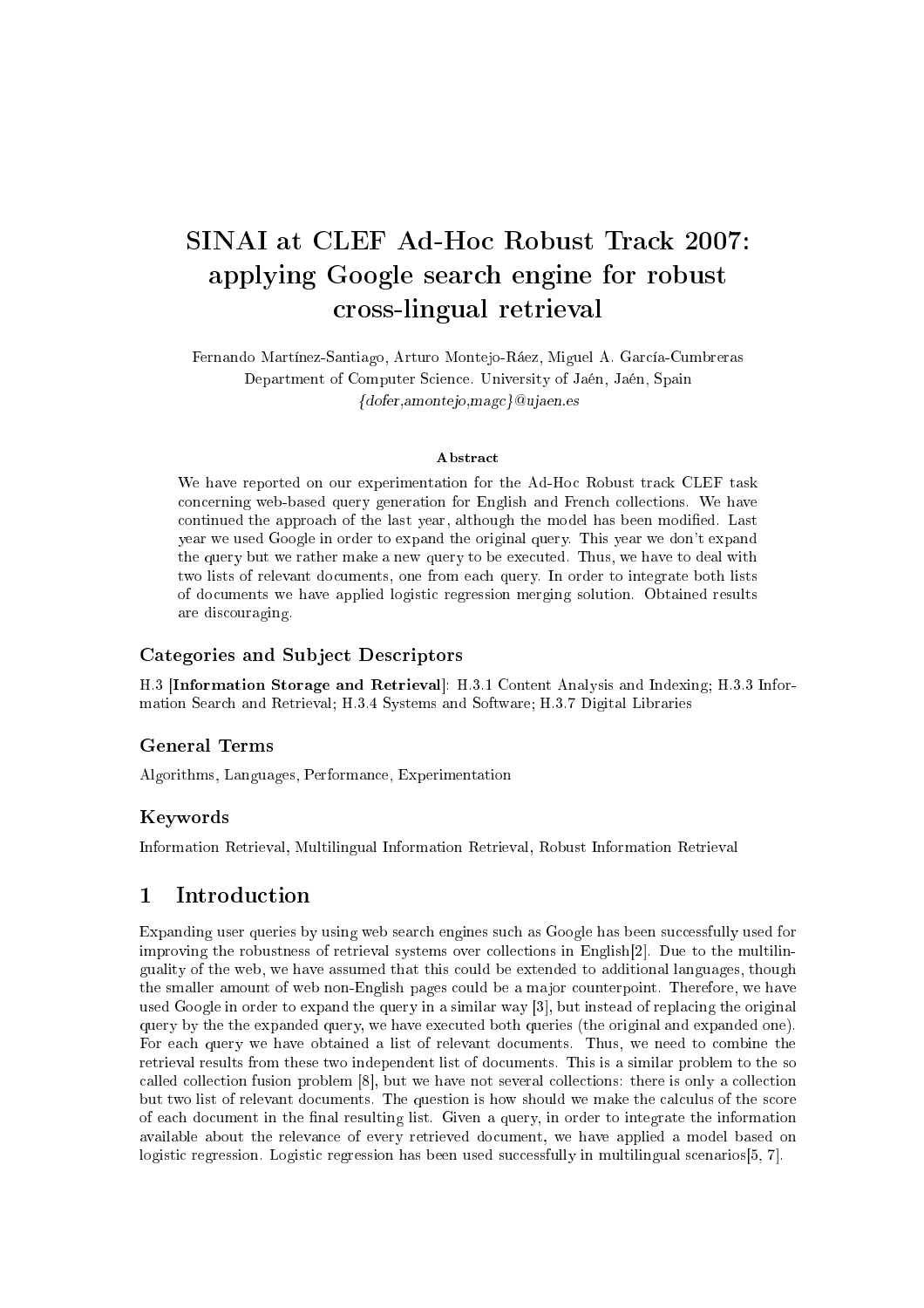#### $\overline{2}$ Query expansion with Google search engine

This section describes the process for generating a new query using expansion by the Google search engine. To this end, we have selected a random sample document. The following fields correspond to the document with identification number 10.2452/252-ah from the English collection.

<title>pension s
hemes in europe </title>

uments that give information about the contract of the contract of the contract of the contract of the contract of the contract of the contract of the contract of the contract of the contract of the contract of the contrac systems and retirement benefits in any european ountry. </des
>

-relevant distances will contain information in the case pension and benefits in single european states. information of interest in
ludes minimum and maximum ages for retirement and the way in whi
h the retirement in
ome is al
ulated. plans for future pension reform are not relevant. </narr>

These fields have been concatenated into one single text and all contained nouns, noun phrases and prepositional phrases have been extracted by means of *TreeTagger*. TreeTagger is a tool for annotating text with part-of-spee
h and lemma information whi
h has been developed at the Institute for Computational Linguistics of the University of Stuttgart-.

Once nouns and phrases are identified they are taken to compose the query, preserving phrases thanks to Google's query syntax.

### do
uments ``pension s
hemes'' benefits retirement information

The former string is passed to Google and the snippets (small fragment of text from the asso
iated web page result) of the top 100 results are joined into one single text wherefrom, again, phrases are extracted with their frequencies to generate a final expanded query. The 20 most frequent nouns, noun phrases and prepositional phrases from this generated text are repli
ated according to their frequencies in the snippets-based text and then normalized to the minimal frequency in those 20 items (i.e. normalized according to the least frequent phrase among the top ones). The resulting query is shown below:

pension pension pension pension pension pension pension pension pension pension pension pension pension pension pension pension pension pension pension benefits benefits benefits benefits benefits retirement retirement retirement age age pensions o

upational o

upational o

upational o

upational s
hemes s
hemes s
hemes s
hemes s
hemes s
hemes s
hemes s
hemes regulations information information information information information scheme scheme dis
losure dis
losure pension s
hemes pension s
hemes pension s
hemes pension s
hemes pension s
hemes pension s
hemes pension s
hemes pension s
hemes pension s
hemes pension s
hemes pension s
hemes pension s
hemes retirement benefits s
hemes members members o

upational pension s
hemes o

upational pension s
hemes o

upational pension s
hemes retirement benefits retirement benefits

French documents have been processed in a similar way, but using the OR operator to join found phrases for the generated Google query. This has been done due to the smaller number of indexed web pages in Fren
h language. Sin
e we expe
t to re
over 100 snippets, we have found that with this operator this is possible, despite low quality texts been onsidered to produ
e the final expanded query.

The next step is to execute both original and Google queries on the Lemur information retrieval system. The collection dataset has been indexed using Lemur IR system". It is a toolkit that supports indexing of large-s
ale text databases, the onstru
tion of simple language models for documents, queries, or subcollections, and the implementation of retrieval systems based on language models as well as a variety of other retrieval models. The toolkit is being developed

 $^1$  Available at <code>http://www.ims.uni-stuttgart.de/projekte/corplex/TreeTagger/</code>

<sup>2</sup> http://www.lemurpro je
t.org/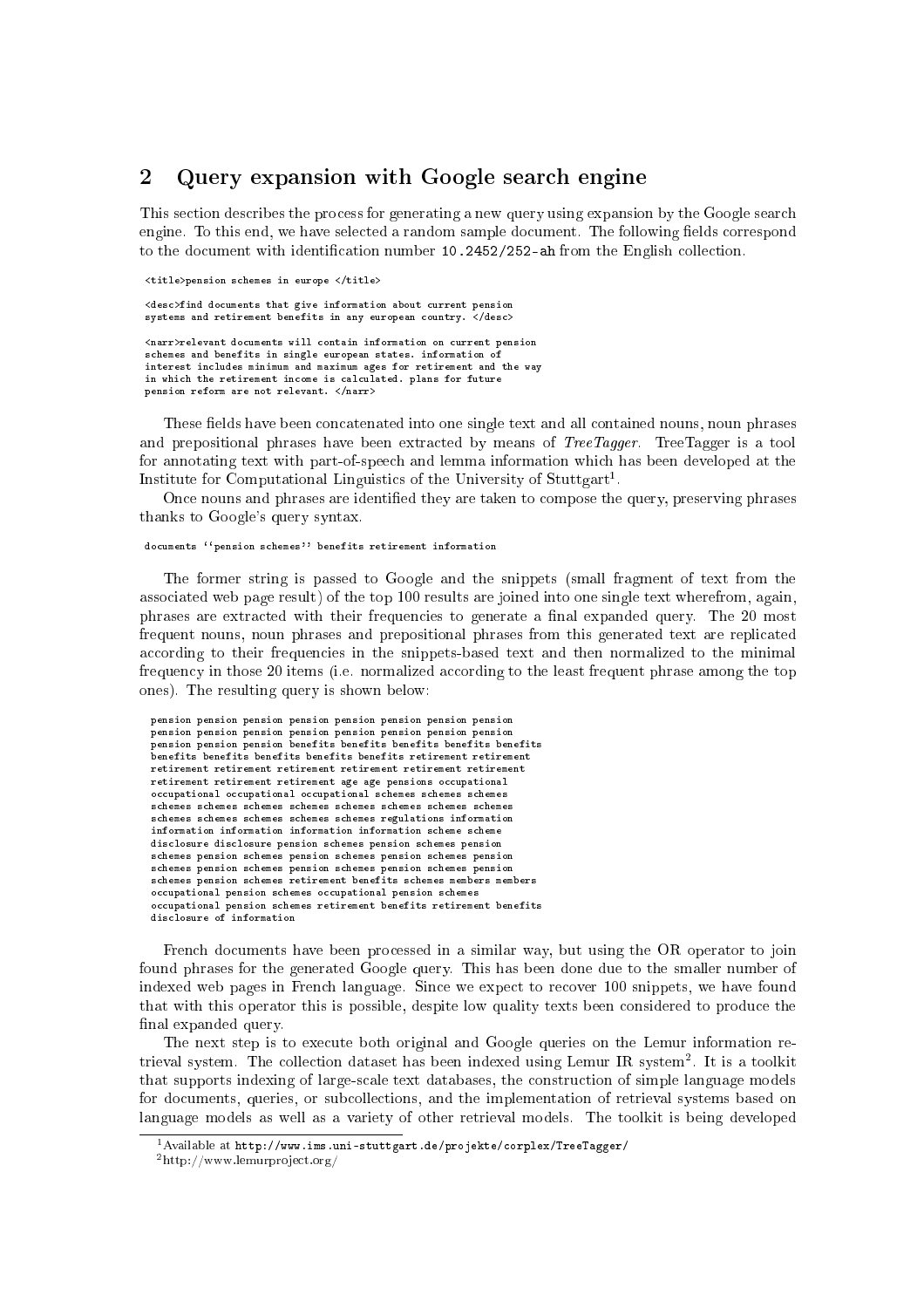as part of the Lemur Project, a collaboration between the Computer Science Department at the University of Massa
husetts and the S
hool of Computer S
ien
e at Carnegie Mellon University. In these experiments we have used Okapi as weighting function ([4]).

Finally, we have to merge both lists of relevant documents. [1, 6] propose a merging approach based on logistic regression. Logistic regression is a statistical methodology for predicting the probability of a binary outcome variable according to a set of independent explanatory variables. The probability of relevance to the corresponding document  $D_i$  will be estimated according to four parameters: the s
ore and the ranking obtained by using the original query, and the s
ore and the ranking by means of the Google-based query (see equation 1). Based on these estimated probabilities of relevance, the list of documents will be interleaved making up an unique final list.

$$
Prob[D_i \text{ is } rel | rank_{org_i}, \text{rsv}_{org_i}, \text{rank}_{google_i}, \text{rsv}_{google_i}] =
$$
\n
$$
\frac{e^{\alpha + \beta_1 \cdot \ln(\text{rank}_{org_i}) + \beta_2 \cdot \text{rsv}_{org_i} + \beta_3 \cdot \ln(\text{rank}_{google_i}) + \beta_4 \cdot \text{rsv}_{google_i}}}{1 + e^{\alpha + \beta_1 \cdot \ln(\text{rank}_{org_i}) + \beta_2 \cdot \text{rsv}_{org_i} + \beta_3 \cdot \ln(\text{rank}_{google_i}) + \beta_4 \cdot \text{rsv}_{google_i}}}
$$
\n
$$
(1)
$$

The coefficients  $\alpha$ ,  $\beta_1$ ,  $\beta_2$ ,  $\beta_3$  and  $\beta_4$  are unknown parameters of the model. When fitting the model, usual methods to estime these parameters are maximum likelihood or iteratively reweighted least squares methods.

As it is needed to fit the underlying model, training set (topics and their relevance assessments) must be available for each monolingual collection. Since there are relevance assessments for English and Fren
h, we have made the experiments for these languages only. For Portuguese we have reported only the base case (we have not used Google queries for such language).

#### 3 **Results**

As tables 1 and 2 show, the results are disappointing. For training data, Google queries improve both the m.a.p. and the geometric precision in both languages, English and French. But this good behavior disappears when we apply our approach on test data. Of course, we hope that precision for test data gets worse regarding training data, but we think that the difference in precision is excessive. This issue demands further analysis by us.

| Approach | Collection | map  | $gm$ -ap |
|----------|------------|------|----------|
| Google   | training   | 0.29 | 0.12     |
| Base     | training   | 0.26 | 0.10     |
| Google   | test       | 0.34 | 0.12     |
| Base     | test       | 0.38 | 14       |

Table 1: Results for English data. Google approach is the result obtained by merging original queries and Google queries. Base results are those obtained by means of original queries only.

| Approach    | Collection | map  | $gm$ -ap |
|-------------|------------|------|----------|
| Google      | training   | 0.28 | 0.10     |
| <b>Base</b> | training   | 0.26 | 0.12     |
| Google      | test       | 0.30 | 0.11     |
| Base        | test       | 0.31 | 0.13     |

Table 2: Results for French data. Google approach is the result obtained by merging original queries and Google queries. Base results are those obtained by means of original queries only.